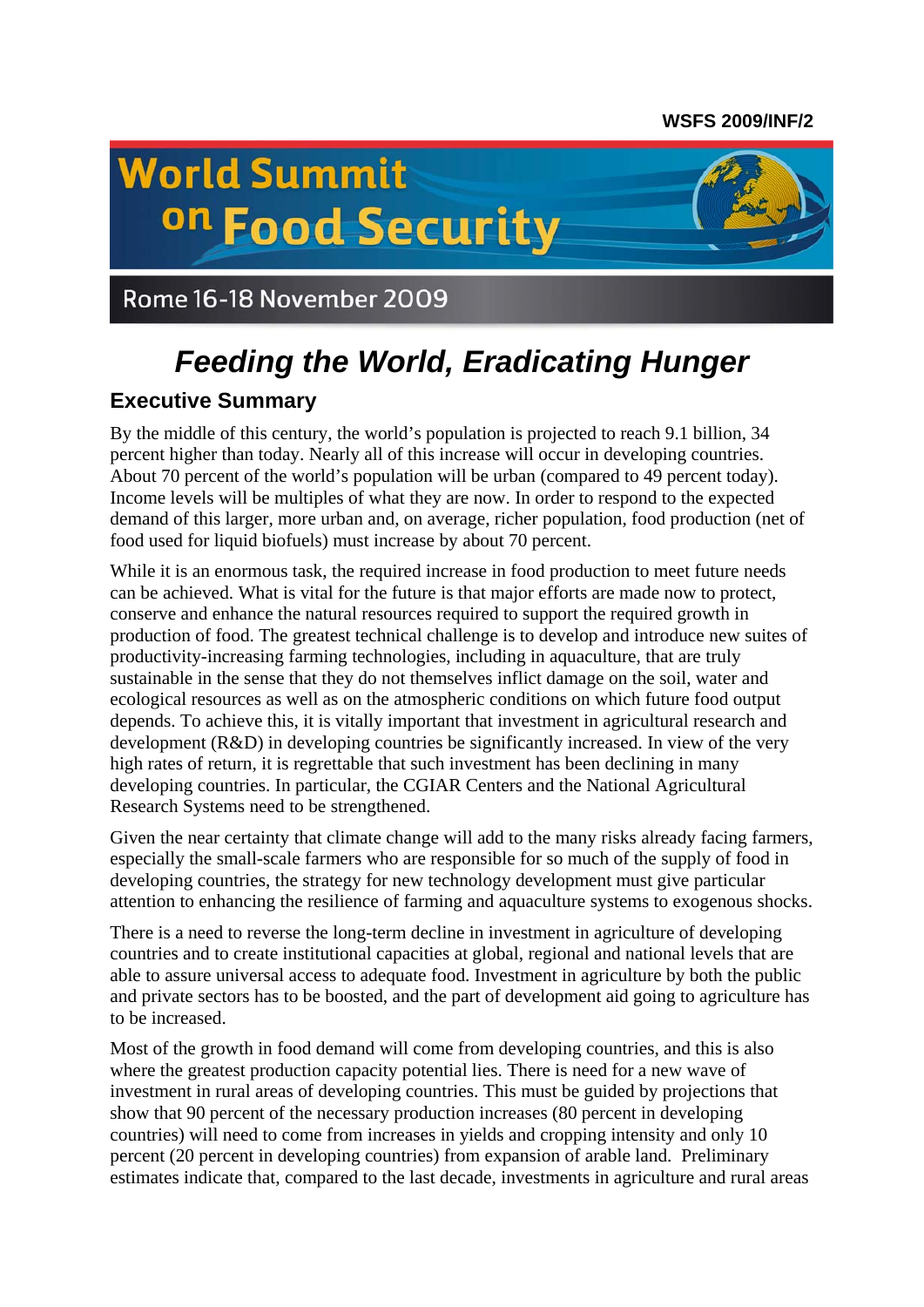in developing countries need to be increased by nearly 50 percent to deliver the projected growth of global food production until 2050. Providing the resources to underpin the growth in food production and for social security programmes will require a major reallocation in developing country budgets as well as in donor programmes.

Hunger now persists despite the existence of adequate aggregate supplies because of a lack of income and production opportunities for the poor and the absence of effective social safety nets. Experience of countries that have succeeded in reducing hunger and malnutrition shows that economic growth originating in agriculture, in particular the smallholder sector, is at least twice as effective in benefiting the poorest as growth from non-agriculture sectors. Reducing hunger in the short term also requires targeted and deliberate action in the form of comprehensive social services, including cash transfers or food assistance, health and sanitation, as well as nutrition education and training; with a special focus on the most needy and vulnerable. In many countries, permanent solutions require fundamental shifts in policies as they affect income distribution, employment, access to land and water and social inclusion. Projections show that many countries will continue to depend on international trade to ensure their food security. Although developing countries will most likely meet most of the demand growth from expanding their own production, their net imports of cereals will more than double from 135 million tonnes in 2008/09 to 300 million tonnes in 2050. There is a need to move towards a global trading system that is fair, more predictable and focused on food security and that contributes to a dependable market for food, thereby also creating a climate that creates incentives for investments in expanded production in developing countries.

Climate change represents a major source of risk for long-term food security. In particular countries in sub-Saharan Africa and South Asia may suffer the greatest share of damage in the form of declining yields and greater frequency of extreme weather events. Agriculture, forestry and fisheries will have to adapt to climate change, but can also help mitigate the effects of climate change, and useful synergies exist between adaptation and mitigation. There is a need for funding mechanisms that provide incentives for the adoption of sustainable farming practices and technologies and compensate governments and farmers for their contributions to reductions in greenhouse gas emissions.

Liquid biofuels based on agricultural commodities increased more than threefold from 2000 to 2008, by which date they accounted for about 10 percent of global coarse-grains utilization. Increased use of food crops for liquid biofuel production may offer new income opportunities for farmers but could have serious implications for food security. At the same time, bioenergy for meeting energy needs of rural populations offers interesting and less risky possibilities than large-scale liquid biofuel production to contribute to food security and poverty reduction. Policies promoting the use of food-based liquid biofuels need to be reconsidered with the aim of reducing competition between food and fuel for scarce resources, and the use of biomassenergy for improving rural people's access to sustainable energy should be promoted.

At the global level, governments need to work together to agree on common goals and coherent policies to achieve them, monitor progress, identify best practices and draw up contingency plans to be better prepared for future price spikes or other shocks to the global food system. Global governance of food security needs to be made more coherent and effective. There is urgent need for action towards establishing a Global Partnership for Agriculture, Food Security and Nutrition that has been called for at the recent high level fora, including G8 Summits and elsewhere, to improve coordination and coherence in international strategies and policies that have an impact on world food security. This includes in particular the ongoing reform process of the Committee on World Food Security (CFS) as the central component of the evolving Global Partnership, and the establishment of a mechanism to ensure sound scientific and technical analysis of food security and nutrition issues. The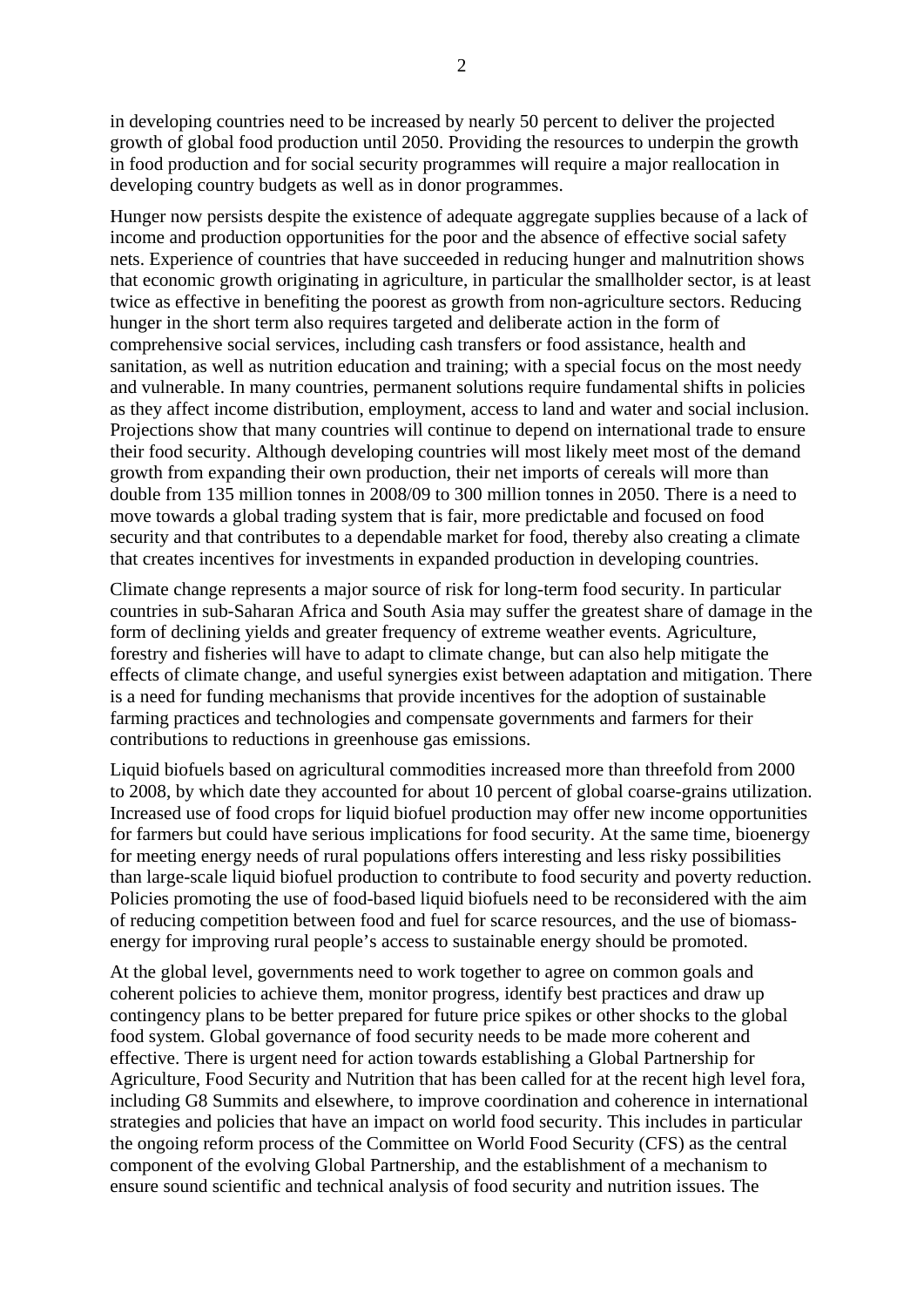reformed system should engage a broad range of stakeholders, foster partnerships and strengthen existing structures and institutions.

The world has the resources, technology and know-how to eradicate hunger now and for the foreseeable future, in spite of many challenges and risks. A number of countries are showing that, given strong commitment, rapid progress is possible. A prerequisite is to mobilize political will at the highest level and ensure that key decisions on investment and policies to eradicate hunger, as well as to forestall possible future food emergencies, are taken and implemented in a timely and effective manner.

As was correctly stated by the International Assessment of Agricultural Knowledge, Science and Technology for Development (IAASTD), business-as-usual is no longer an option, if the world is to address the double challenge of (1) assuring access to adequate food for the more than one billion people who suffer from hunger and malnutrition today and of (2) increasing food supplies on a sustainable basis so as to meet the growing needs of the world's population over the next half-century. Solutions must be sought through full involvement of local people, effective use of local knowledge as well as modern science, and empowerment of local producers, traders and processors within an increasingly integrated global economy. Policies to achieve food and nutrition security must include effective recognition of the right to food and ensure access to basic social services for every human being. They must give higher priority to increased public investments in agriculture and rural areas of developing countries, including the conservation of lands, water and biodiversity, so as to provide the poor and hungry, women and men alike, with better opportunities to find site-specific and sustainable solutions to the problems confronting them. Solutions must include fair and efficient market conditions, secure and affordable access to productive resources, land, water, seeds, knowledge and a broad range of technologies. Environmental services generated by the rural people should be adequately compensated. Higher productivity and resilience of production systems are essential for raising rural incomes, improving access to food for the poor, enabling local agriculture to compete better and mitigating the impact of climate change.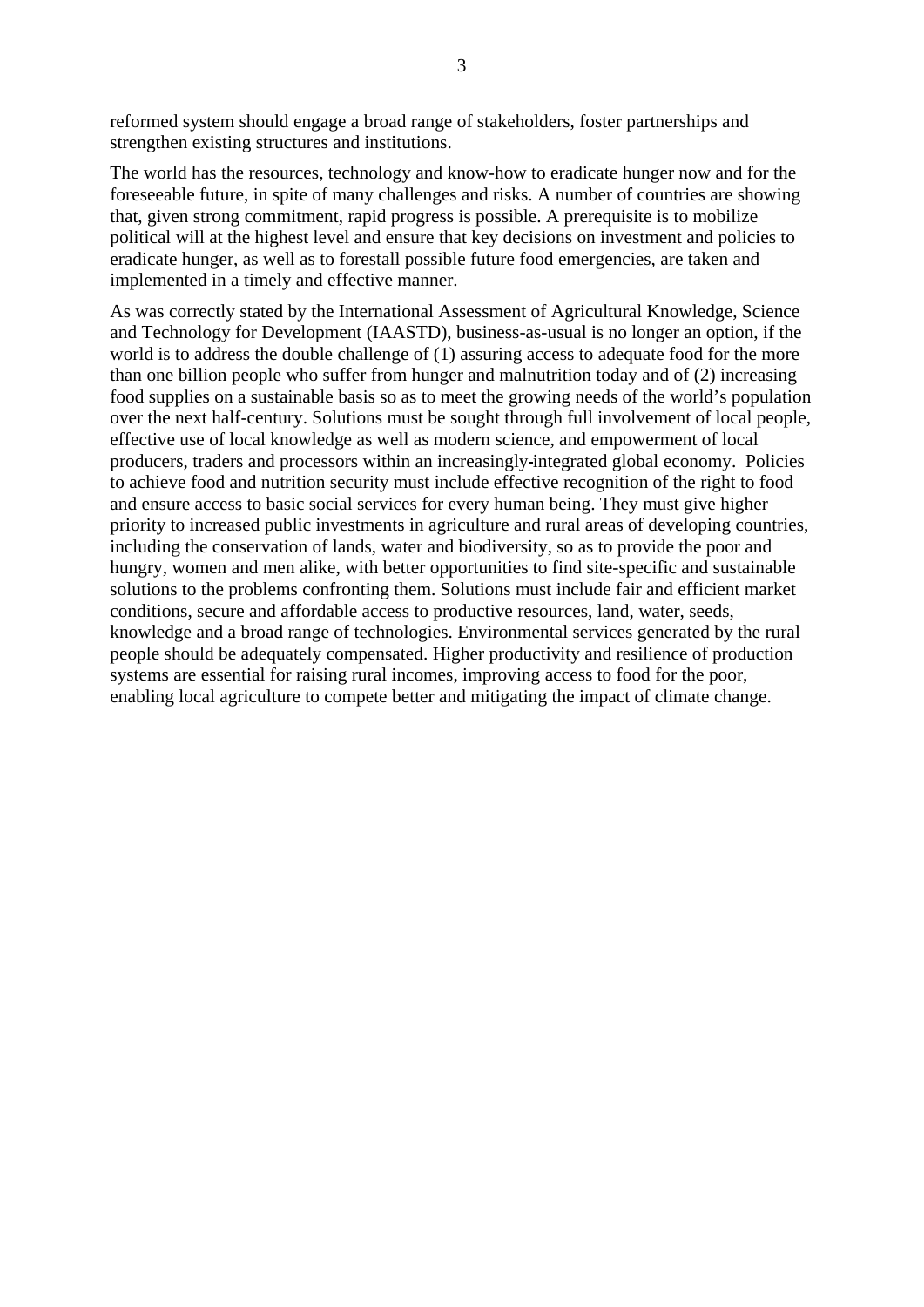# **1. Introduction**

The sharp increases in food prices that occurred in recent years, and the resulting increases in the number of hungry and malnourished people, have drawn attention to the fragility of the global food system and the vulnerability of food security. This awareness must be translated into effective action to render the system more resilient against various risk factors and to ensure that all of the world's growing population will have assured access to adequate food today and in the future. There is a need to address current and new challenges that transcend the traditional decision-making horizons of producers, consumers and policy-makers, both at national and global levels.

In the first half of this century, global demand for food, feed and fibre is expected to grow by 70 percent while, increasingly, crops may also be used for bio-energy and other industrial purposes. New and traditional demand will thus put growing pressure on already scarce agricultural resources. And while agriculture will be forced to compete for land and water with sprawling urban settlements, it will also be required to serve on other major fronts: adapting to and contributing to the mitigation of climate change, helping to preserve natural habitats and maintaining biodiversity.

At a time when more than one billion people are undernourished and thousands of young children die every day from diseases which they would survive under conditions of better nutrition, action to ensure adequate food supplies when world population nears its peak in mid-century must go hand in hand with immediate measures to provide today's hungry and needy people with opportunities to enjoy a life in adequate nutrition, health and dignity. Success in addressing the immediate problems of large-scale hunger and malnutrition will make the road to ensuring adequate food supplies in 2050 all the easier.

# **2. Outlook for food security towards 2050**

### **2.1 The changing socio-economic environment**

The changing socio-economic factors that drive increasing food demand are population growth, increasing urbanization and rising incomes.

According to the latest UN **population prospects** (median variant), the world population is projected to grow by 34 percent from 6.8 billion today to 9.1 billion in 2050 (or well below 1 percent per year). Nearly all of this increase in population will take place in the part of the world comprising today's developing countries, and a large part of it comes from assumptions of longer life expectancy. The greatest relative population increase, 120 percent, is expected in today's least developed countries.

By 2050 more than 70 percent of the world's population is expected to be urban. **Urbanization** will bring with it changes in life styles and consumption patterns. In combination with income growth, it should accelerate the ongoing diversification of diets in developing countries. The shares of grains and other staple crops in diets will be declining, those of vegetables, fruits, edible oil, meat, dairy, and fish will increase. In response to rising demand for semi-processed or ready-to-eat foods, the whole structure of market chains is likely to move towards a further concentration of supermarket chains.

While the share of the urban population is growing, however, rural areas will still be home to the majority of the poor and hungry for quite some time. Living in hunger hot-spots, often ecologically fragile areas, many of them have to cope with conditions of high population pressure and deteriorating ecosystems. Despite urbanization, rural populations could grow faster than employment in primary agriculture, so governments should endeavour to create an institutional environment in rural areas that is conducive to multiple sources of employment and income, including the development of agro-industries.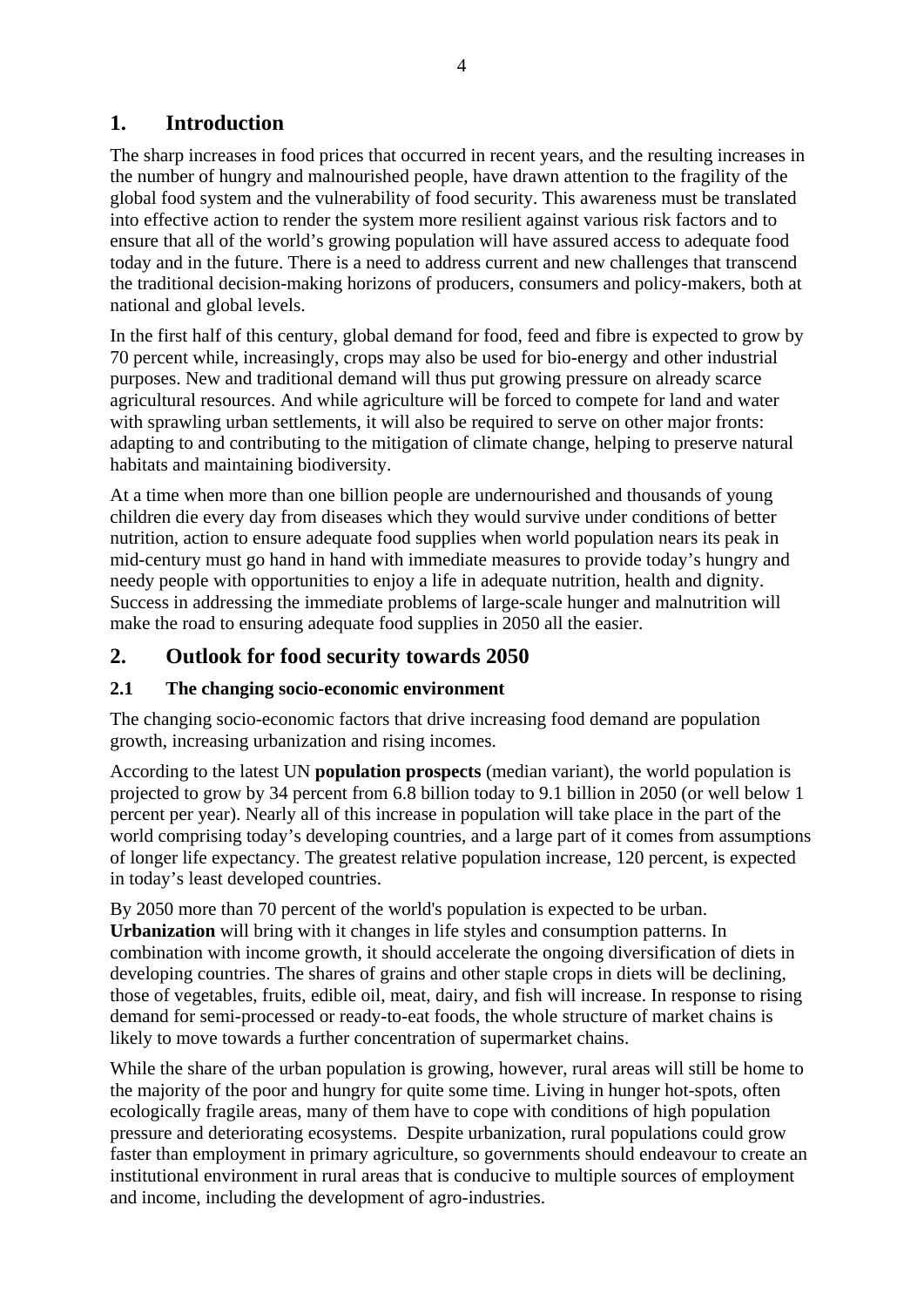Projections of the third key determinant of future demand expansion, **income growth**, are subject to greater uncertainty. In the years preceding the current global financial crisis of 2008/09, economic growth was particularly high in many developing regions, especially in Asia, but also in many countries of sub-Saharan Africa. The financial crisis has disrupted this growth. So far, analysts view that the longer-term effects of the financial and economic crisis on economic growth will be relatively small. The latest version of the World Bank's baseline projections of economic growth implies an average annual rate of GDP growth of 2.9 percent during the period between 2005 and 2050, breaking out into 1.6 percent for high-income countries and 5.2 percent for the developing countries.

The future **growth of food demand** will be the combined effect of slowing population growth, continuing strong income growth and urbanization in many of the developing countries and associated shifts in diet structures, and gradual food saturation in many developing countries, as is already the case in developed countries. Globally the growth rates of demand will clearly be lower than during preceding decades. Nevertheless, the projected total demand increase is still significant in absolute terms, with only small differences between the main models. By 2050, the global demand for food is projected to be 70 percent higher than today, involving an additional annual consumption of nearly 1 billion tonnes of cereals for food and feed and 200 million tonnes of meat.

Moreover, the future total demand for agricultural commodities may exceed the demand for food and feed more or less significantly, depending on the expansion of **demand for liquid biofuels** and on the technology used for the conversion of agricultural biomass into liquid biofuels.

How far future growth will be adequate to achieve food security will also be determined by the **prospects for poverty reduction.** In this context, it is encouraging to note that the secular decline of global poverty has intensified in recent decades. However progress has not been uniform and was interrupted during the current crisis.

#### **2.2 The natural resource base to 2050 – will there be enough land, water and genetic diversity to meet demands?**

The rate at which pressures are building up on natural resources – land, water, biodiversity – will be somewhat tempered during the coming 40 years due to the slowdown of growth in demand for food and feed. However, an expanded use of agricultural feedstock for liquid biofuels, ongoing environment degradation and a probable increase in the scale and frequency of weather shocks induced by climate change processes would work in the opposite direction.

Much of the **natural resource base** already in use worldwide shows worrying signs of degradation. According to the Millennium Ecosystem Assessment, 15 out of 24 ecosystem services examined are already being degraded or used unsustainably. Soil nutrient depletion, erosion, desertification, depletion of freshwater reserves and pollution of groundwater, overfishing, loss of tropical forest and of biodiversity are clear indicators. Urbanization is also diminishing the availability of land for food production.

The world still possesses **considerable reserves** of uncultivated land that is suitable for conversion to arable land. However, the extent to which this can be realized is limited. The absence of secure land tenure rights in developing countries with apparent reserves chokes investment. Additionally, some of the lands currently not cultivated have important ecological functions that would otherwise be forgone. Also, they are mostly located in just a few countries in Latin America and sub-Saharan Africa, where lack of access and infrastructure could limit their use at least in the short term. Taking these limitations into account, FAO projects that by 2050 the net increase of the arable land area will be just 70 million hectares, or about 5 percent of the current area.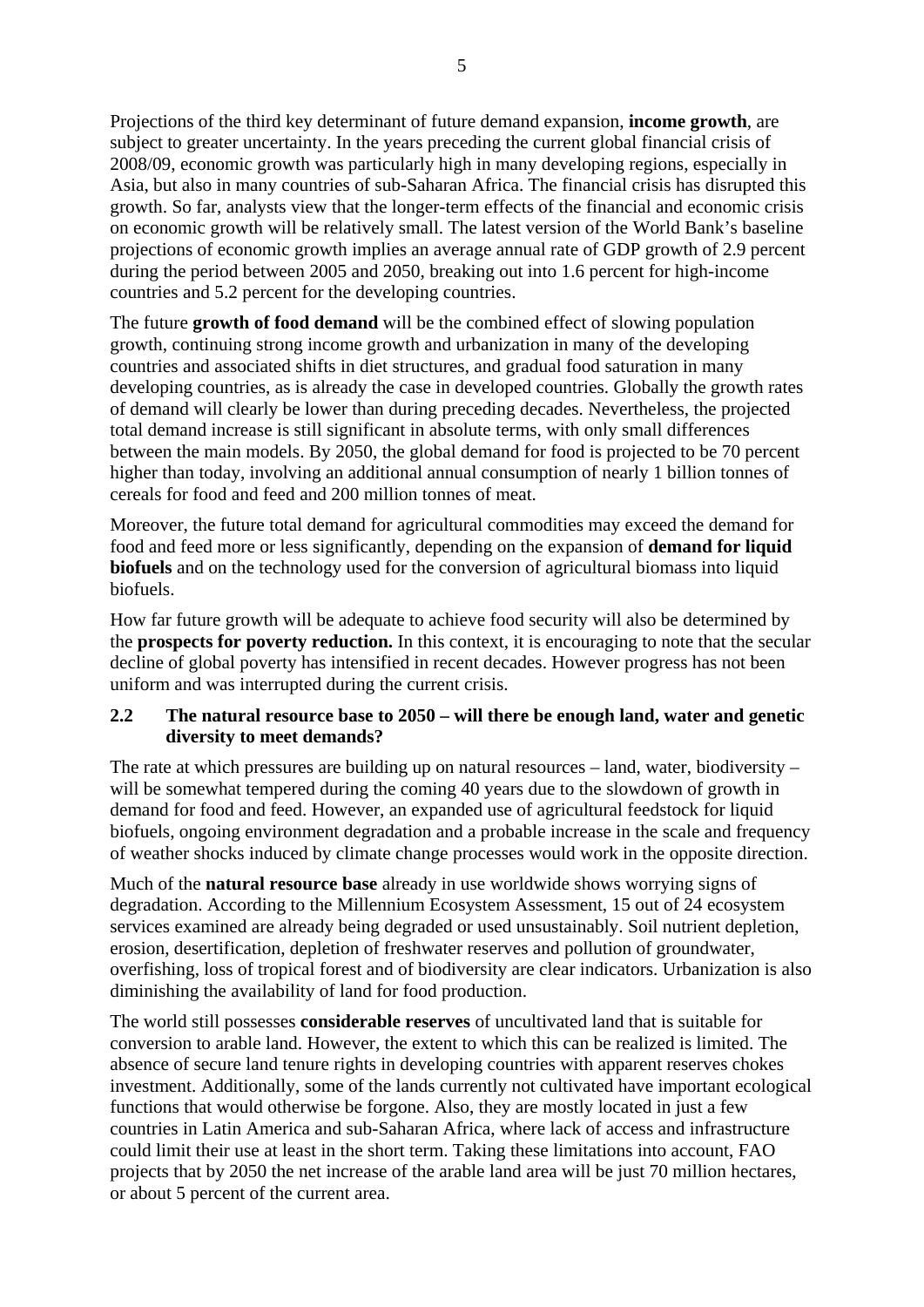The availability of **fresh-water reserves** for the required production growth shows a similar picture. At global scale, there are sufficient capacities, but these are very unevenly distributed. Irrigated agriculture covers one fifth of arable land and contributes nearly 50 percent of crop production. However, an increasing number of countries are reaching alarming levels of water scarcity and 1.4 billion people live in areas with declining ground-water levels. Water scarcity is particularly pronounced in Near East/North Africa and South Asia and is likely to worsen as a result of climate change in many regions. Opportunities for increasing overall water efficiencies are constrained by technical and institutional rigidities. Many of the large irrigated commands are reaching limits of their overall land productivity. Unreliable delivery of water supplies, salinization and water quality deterioration all conspire to attenuate productivity growth. Taken together with labour shortages, the prospects for maintaining levels of productivity in many small-scale and medium irrigation systems will need much closer attention to on-farm management and mechanization to reduce production risks and harvest losses.

**Biodiversity**, another essential resource for agriculture and food production, is threatened by urbanization, deforestation, pollution, overfishing, and the conversion of wetlands. The gene pool in agricultural plant and animal genetic resources and in the natural ecosystems that breeders need as options for future selection is diminishing rapidly. A dozen species of animals provide 90 percent of the animal protein consumed globally and just four crop species provide half of plant-based calories in the human diet.

The future of agriculture and the ability of the world food system to ensure food security for a growing world population are, therefore, closely tied to **reversing degradation of critical natural resource inputs**. The aim must be to stop over-exploitation, degradation and pollution, promote efficiency gains and expand overall capacities as appropriate. Adequate regulation and incentives are also needed to provide the rural population engaging in ecosystem services with win-win solutions to improve the sustainability of ecosystems, mitigate climate change and improve rural incomes.

FAO expects that globally 90 percent (80 percent in developing countries) of the growth in crop production will have to come from **intensification, in particular higher yields and increased cropping intensity**. Only 10 percent (20 percent in developing countries) would come from expansion of arable land. Similarly, yields from capture fisheries are widely recognised to be at their limits and any substantial increases in fish production will have to come from aquaculture. Realizing such a trend would be in line with past developments, but represents a major challenge for future private and public research, including research to identify appropriate technologies for intensive farming that are simple and less costly to adopt, much less damaging to the environment than those in current use and to create greater resilience in farming systems to changing patterns of risk.

**Food losses** represent a significant cost to the world economy and have a significant impact on our ability to feed the world. Losses contribute to high food prices by removing part of the supply from the market and also have an impact on environmental degradation and climate change in that land and non-renewable resources are used to produce, process, handle and transport food that no one consumes. Loss assessments are generally unreliable, but it is clear that there is a problem and that this needs to be addressed as a matter of urgency. It is essential to take a view of the entire chain rather than of individual stages. There can be significant losses at the time of harvest and in some cases crops are left unharvested for lack of an effective demand. For cereal crops, drying, threshing and milling can cause huge losses, while poor handling, packaging and transport of perishable fruits and vegetables can, on occasions, result in up to half the crop being wasted. There can also be losses during food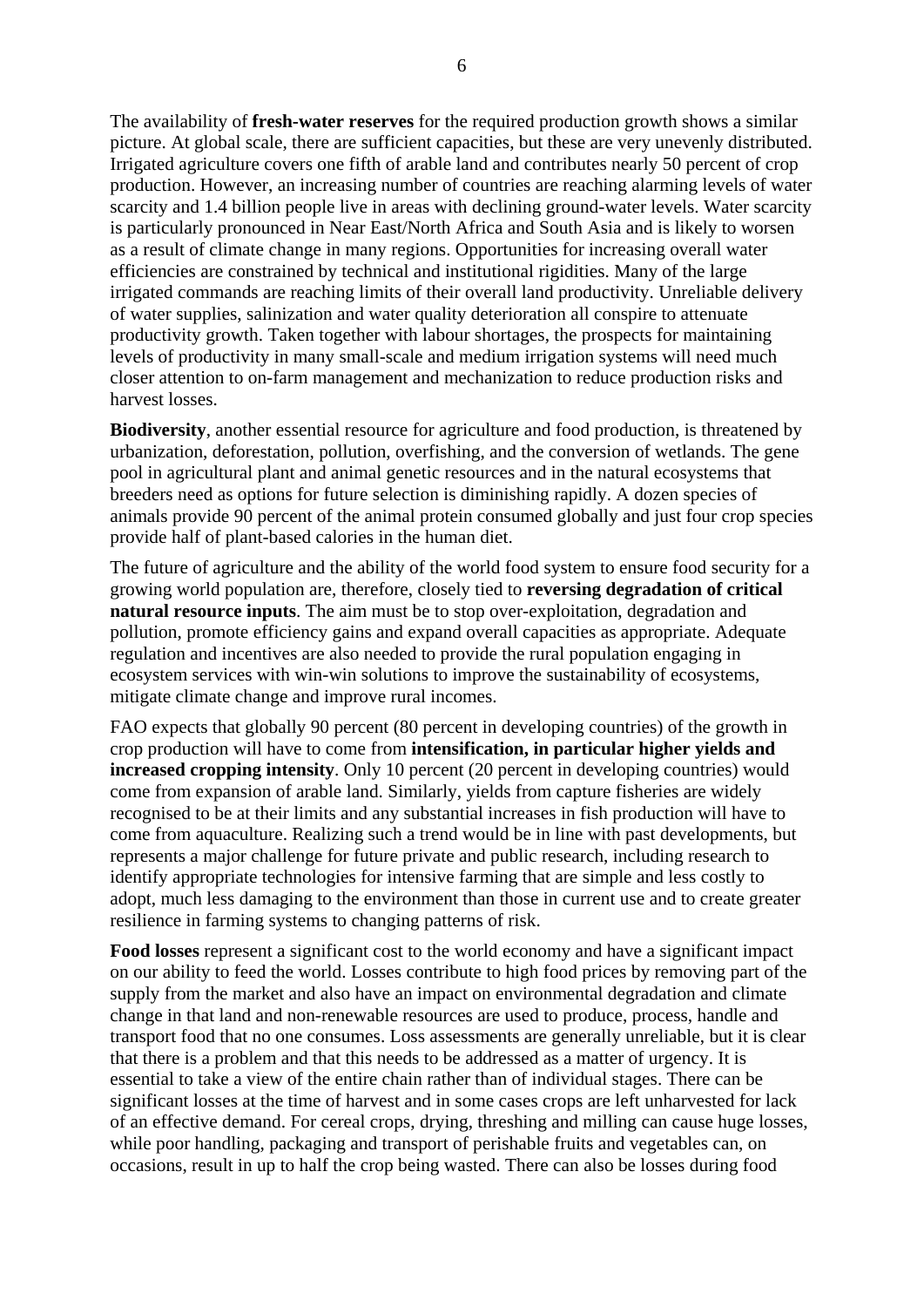processing. All such food waste represents a waste of human labour, land use, water, fertilizer and other inputs, and of fuel for transportation, processing and cold storage.

## **2.3 Potential for food security**

According to **FAO's baseline projections**, it should be possible, with adequate investments, to meet the future food and feed demand of the projected world population in 2050 within realistic rates for yield development, water-use efficiency and land expansion. Whether all people's needs for food are met will, as now, depend on the policies followed.

The **global average daily calorie availability** would rise to 3050 kcal per person, a 10 percent increase over its level in 2003/05. To achieve this, global cereal production would need to increase by 40 percent overall, or by nearly 1 billion tonnes. Much of the increase in cereals demand will be for animal feed to support the growing consumption of livestock products. Meat consumption per caput for example would rise from 41 kg at present to 52 kg in 2050 (from 30 to 44 kg in the developing countries).

The developing countries are projected to provide most of the projected consumption growth by **expanding their own production.** However, they will also increase their food imports significantly. For example, the developing countries' net imports of cereals are projected to more than double from 135 million tonnes in 2008/09 to 300 million tonnes in 2050. The developed countries will be able to increase their export potential accordingly. On their part, the developing countries will be growing net exporters of other food commodities like vegetable oils and sugar. Again, the advent of liquid biofuels has the potential of altering these prospects as all three commodity groups are used as liquid biofuel feedstocks.

Should this baseline perspective be realized by 2050, the level of per-caput **food availability will still vary widely among countries,** although it will be on average higher than today. Industrial countries would have average availability levels of nearly 3600 kcal/person/day; the developing countries as a group may reach almost 3000 kcal. These average amounts are well above the minimum daily needs.

The projected rather high average levels of food availability would imply that the **prevalence of chronic hunger** may recede considerably in most countries while problems related to overnourishment and food wastage may become serious issues in more countries.

But unless there are major shifts in policies, **hunger will not disappear as a consequence of increases in average food availabilities**. Considering only the prospects for supply and demand for food and feed (as expressed in the market), and excluding any eventual growth in demand for liquid biofuels, the prevalence of chronic under-nourishment in developing countries would decline to about 5 percent of the population, or about 370 million people, by 2050. Sub-Saharan Africa as a whole would still be at 7 percent and some smaller countries could still have prevalence rates over 15 percent. For all people to be freed from hunger on a sustainable basis, extra efforts of public policy will be needed, including higher investments to generate opportunities for additional productive employment inside or outside agriculture, macro-economic reforms towards a more equitable distribution of assets and incomes, measures to curb excessive consumption and wastage, and targeted social safety nets.

It is obvious that the somewhat positive vision presented here contrasts strongly with the reality of recent trends. Even though food availability has been rising faster than population growth, **the number of chronically undernourished and malnourished people in the**  world has also been rising, not falling. FAO estimates that the number of chronically undernourished people has risen from 842 million at the beginning of the 1990s to over one billion in 2009. The recent increase was mainly the consequence of the recent financial crisis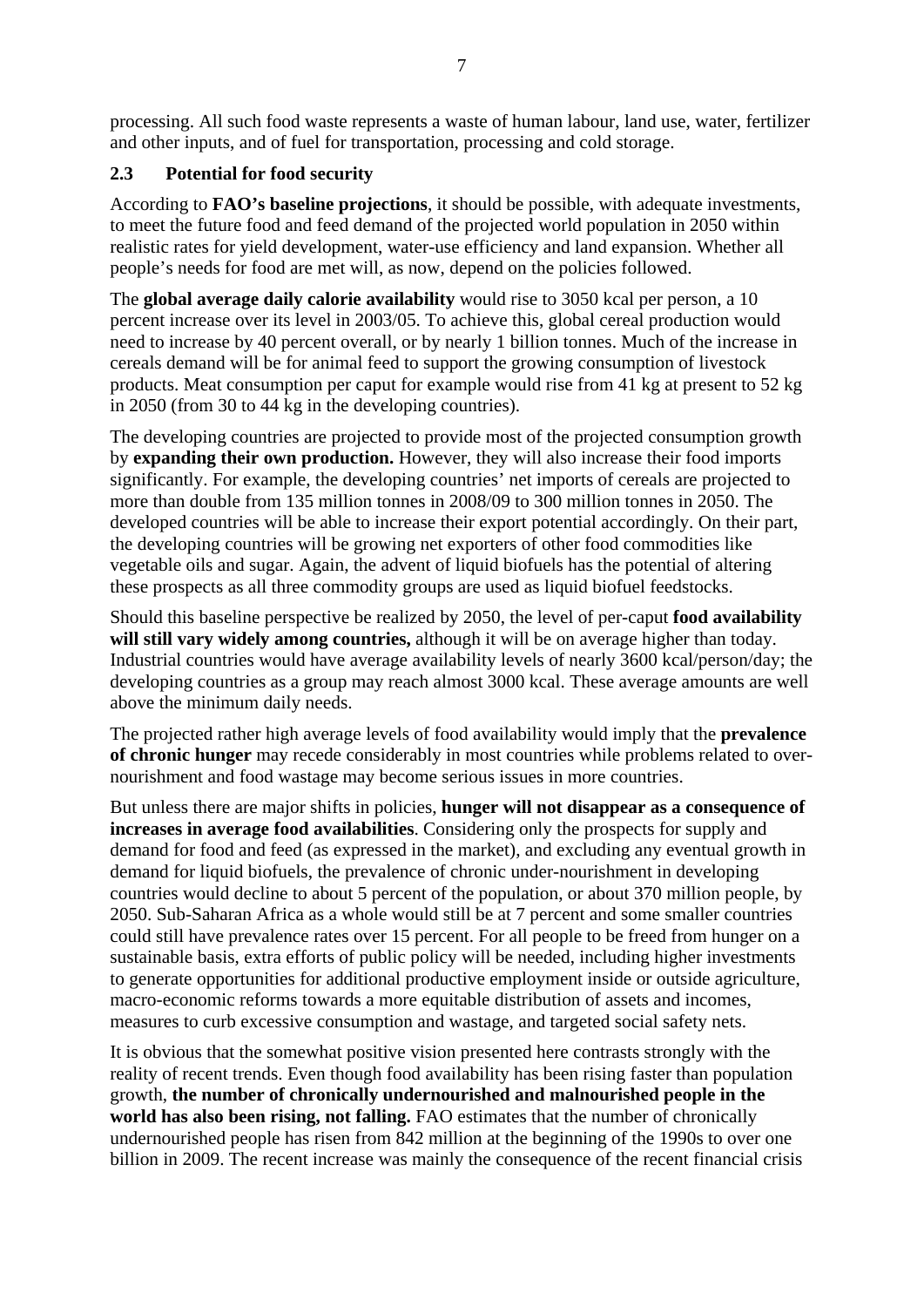and the drastic food price increases and, paradoxically, occurred although global harvests had reached record levels.

Assuming that food output grows as projected, the above scenario suggests that there is ample room for moving towards a more equitable pattern of consumption, and gaining large health and environmental benefits. The task, however, would become more challenging in the face of a more intensive **competition between food and energy commodities** for limited land and water resources. As the recent crisis has demonstrated, a rise in oil prices can easily cause a further increase in the conversion of agricultural biomass into liquid biofuels. This can contribute significantly to price increases for agricultural inputs and in the food and feed markets, with a risk of additional food insecurity.

The continued existence of hunger and malnutrition on a vast scale in a world of plenty is unacceptable. It causes immense suffering and is a major cause of the huge gap in life expectancy between rich and poor. **Hunger and malnutrition also entail large economic costs**, severely compromising the productivity of individuals, including the learning ability and physical growth of children. When more than 20 or 30 percent of the population are chronically undernourished, as is the case in almost 40 countries, the growth of entire economies is held back. In developing countries, one in three children under the age of five is stunted due to chronic malnutrition, and 148 million children are underweight. Moreover, micronutrient malnutrition affects over 30 percent of the world's population – some 2 billion people - and is accompanied by serious physical incapacity, impairment, illness and diseases, including those related to excess consumption (overweight and obesity, heart disease, diabetes and stroke). The economic costs include direct costs of lost productivity and increased medical care, and indirect costs due to compromised cognitive and physical development, which greatly outweigh the costs of remedial action.

To conclude this outlook for food security on a positive note, it is recalled that a number of developing countries in all regions have made tackling hunger and malnutrition a priority and have shown that, **with strong commitment, rapid progress can be achieved in improving food security**. The common characteristics of their policies and strategies include political stability; good governance; strong economic growth promoting inclusion and opportunities to the poor population, primarily based on growth of agriculture; improvements in income distribution; twin-track food security strategies, combining productivity-enhancing investments with targeted social safety nets; and integration into world markets and/or strengthening internal markets. Successful policies also include special and targeted action to improve nutrition security, i.e. the quality component of foods produced and the nutrient composition and physiological adequacy of foods consumed.

# **3. Conditions for achieving global food security**

Action is needed now to ensure that the required increase in food production is achieved, and that every human being has access to adequate food. This chapter outlines the main priority actions and concludes with estimates of investment needs and a brief review of the role of markets in enhancing food security.

# **3.1 Investing in sustainable agriculture and universal food access.**

According to FAO estimates, total **average annual gross investment needed** in primary agriculture (soil fertility, farm machinery, livestock, etc) and in downstream sectors (storage, marketing and processing) in developing countries to deliver the required production increases would amount to USD 209 billion, at constant 2009 prices. Most of this total would consist of private investment. Additional public investment would be needed in agricultural research and development, rural infrastructure and social safety nets. These estimates exclude investments to meet an eventually increasing demand for feedstock for liquid biofuels.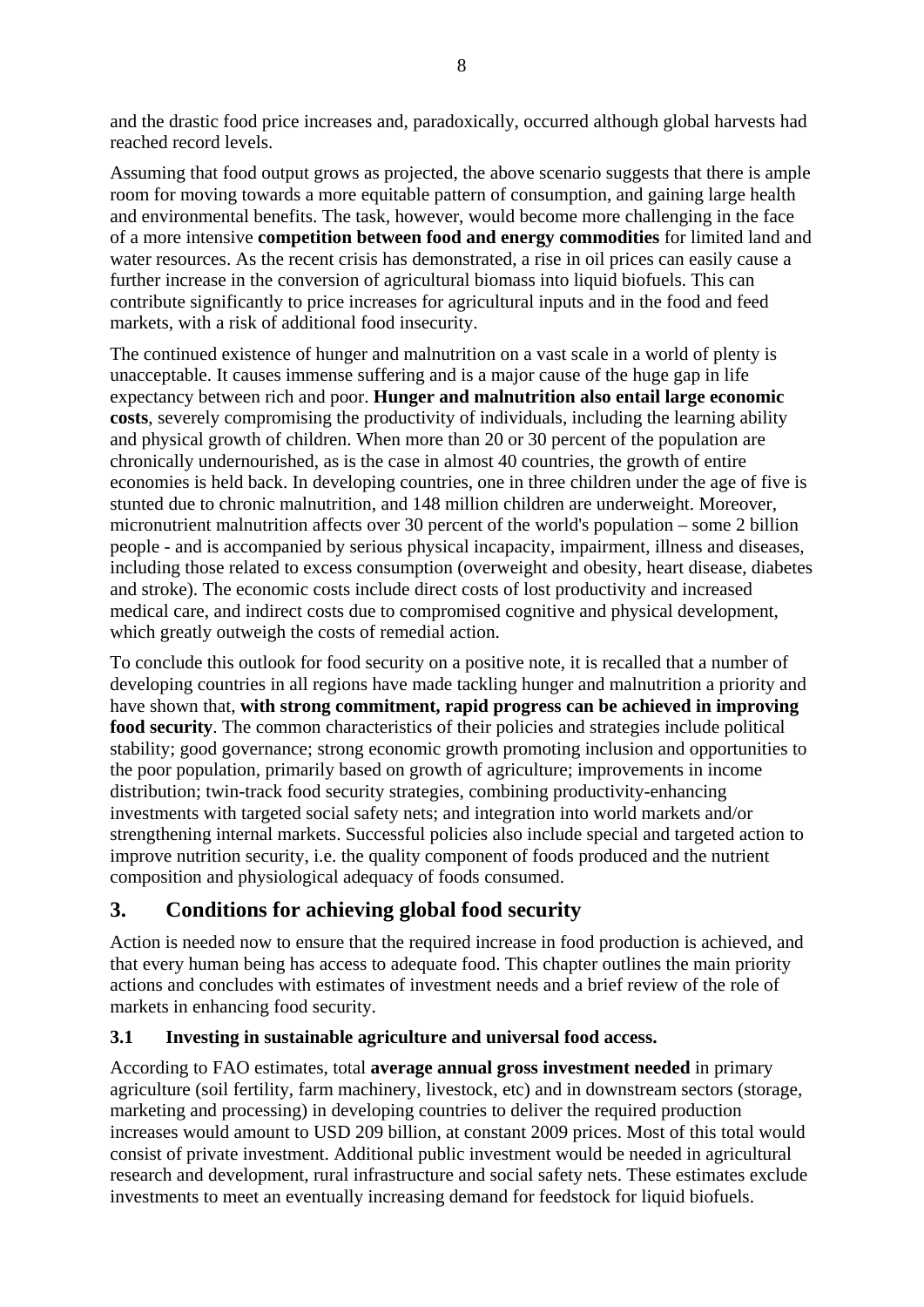Compared to these investment requirements, **current investment in developing countries' agriculture is clearly insufficient.** On average between 1997 and 2007, annual gross investments in primary agriculture at 2009 prices have been estimated at approximately USD 142 billion. To achieve the average annual requirements towards 2050, developing countries as a group need to raise annual total gross investments in primary agriculture and downstream services by about **47 percent,** with public investment rising in proportion.

There is empirical evidence that insufficient investment in agriculture of developing countries can have a severely **detrimental impact on food security**. Indeed, the agricultural capital stock per person active in agriculture has grown least in those countries with the highest prevalence and depth of hunger in particular in sub-Saharan Africa and South Asia.

The declining trend of **Official Development Assistance (ODA) for agriculture and rural development** should be reversed. It had dropped from 17 percent in 1980 to 3.8 percent in 2006 and now stands at around 5 percent. This decline is all the more striking because it happened in the face of rising hunger and rural poverty. ODA can enhance the effectiveness of public funding. Given the common purpose, public finance from domestic and from international sources should be made complementary through effective coordination and joint targeting, monitoring and accountability, in line with the Accra Agenda for Action and Paris Declaration.

**Foreign Direct Investment (FDI)** in agriculture, forestry and fishing has been less dynamic than FDI in other sectors. However, more recently, investors of different sizes and corporate structures have become active at all points in the global food value chain, from input supply, seed propagation, production on the farm, trading and logistics, processing and retailing. Foreign investors including states seem to be particularly interested in making direct investment in land through purchases or leasing arrangements. Developing countries need to improve their capacity to manage this process of foreign investment in land and processing industries with a view to maximizing national benefits from such investments and avoiding undesirable impacts on their own food security, poverty reduction, rural development, technology and access to resources, especially land. The possibility of an international Code of Conduct could be explored, to guarantee that benefits of such investments are shared in an equitable manner between developed and developing countries.

#### **3.2 Conserving natural resources and enabling productivity growth**

Since options for further expansion of the agricultural frontier are limited, most extra food produced will have to come from a rise in yields. However, in recent years, yield growth rates have slowed down notably in many countries and for major commodities. In particular, cereal yields growth rates have dropped from 3 to 5 percent per year in the 1960s to between 1 and 2 percent in the early 2000s.

Investment in **agricultural research and development (R&D) can generate very high rates of return**. Therefore, it is vitally important that investment in agricultural R&D, including aquaculture, in developing countries be significantly increased. The downward trend of R&D investments that has been observed in many developing countries should be reversed, and based on a much higher priority for agricultural research. Where countries have common issues, international cooperation in concrete R&D projects can provide significant scale economies. In particular, the CGIAR Centers and the National Agricultural Research Systems (NARS) need to be strengthened. In order to encourage private sector investment in breeding and seed systems, plant-breeding intellectual property rights need to be clearly defined.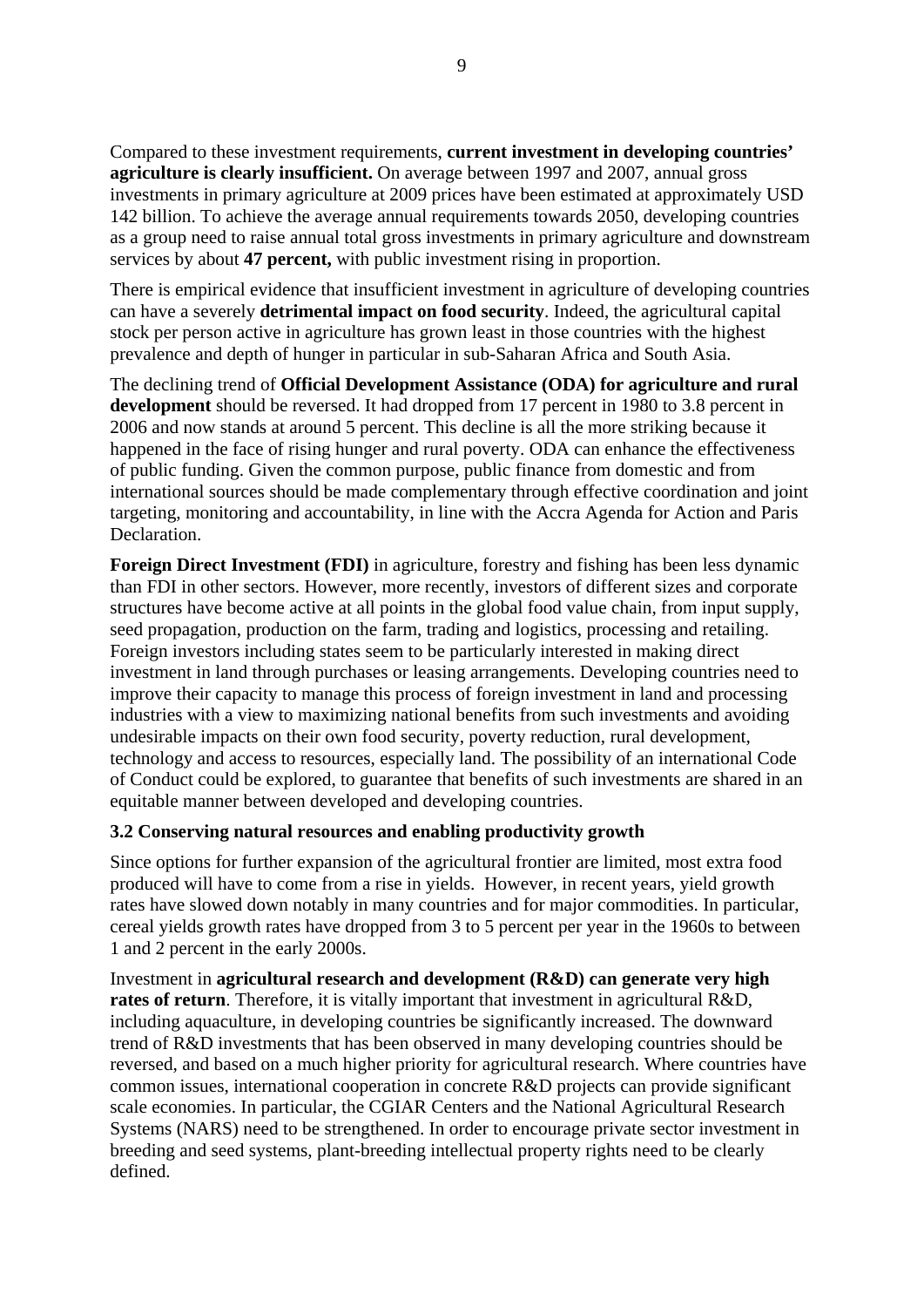In the past, yields have increased due to a combination of expanded use of seed of improved crop varieties and animal breeds, rising use of fertilizers and pesticides, mechanization and expansion of irrigated areas under better farm management and improved farmers' knowhow. This **input-intensive agriculture** has generated a remarkable growth of supply and farm incomes. However, more efforts are needed to ensure its sustainability. Risks to be addressed include the narrowing of the genetic breadth of crops and livestock species, damages to soil structures, over-use and pollution of water resources, disruption of ecosystems and rising greenhouse gas emissions as fertilizer use, mechanical farm power and livestock expand.

The major challenge is to conserve, protect and enhance the productive capacity of the natural resource base on which agriculture depends and **develop farming and aquaculture systems that combine farmer's income growth with truly sustainable resource use**. Related to this is the need to rehabilitate traditional and indigenous food crops that have gradually been abandoned in many countries.

To minimize negative externalities and ensure usefulness for all stakeholders including smallholders and women, much of the necessary research and local adaptation will have to be undertaken by public sector institutions and farmers. Technologies must be adapted to the local needs of poor farmers and they must have access to them. Even at current levels of technology, large and economically exploitable yield gaps remain in many places. In sub-Saharan Africa, in particular, there are indications of yield gaps which could be exploited with existing varieties and with already established practices.

The **suite of technological options for farmers should be as broad as possible**, ranging from new plant varieties and animal breeds to farming systems with improved water- and labour-saving technologies, reduction of food losses and waste, to improved natural resource management. Technological advances are particularly needed in the staple crop sector. Preference should be given to technologies promising **win-win combinations** of enhancing productivity and conserving managing natural resources.

The main directions of investigation are likely to lie in looking at better ways of harnessing and stimulating natural biological processes for improving soil fertility and the management of pests and diseases. This can build, *inter alia*, on experiences in **improved conservation agriculture practices** in many parts of the world. The range of options also comprises **modern biotechnologies**, including transgenic crops. Biotechnology can potentially benefit the poor if and in so far as traits provide solutions on profitable terms to the location-specific needs of resource-poor farmers and of consumers. However, due to several concerns, the acceptability of transgenic crops continues to be controversial in many societies.

The technology challenge also extends to the **up- and downstream sectors**. Transforming developing economies in particular need research and extension services to ensure that traders, processors and distributors have access to a broad choice of technologies that are competitive and comply with food safety and quality standards.

New information and communication technologies offer new opportunities for technology transfer and knowledge sharing. Sharing knowledge, developing skills, transferring technology and building local management capacities in rural communities is a major challenge. In many countries, budgets for **extension services** have been cut and **public institutions** have been weakened or even dismantled, in others the knowledge base and extension services have been hard hit by a series of factors such as migration and HIV-AIDS. There is a need to strengthen traditional and indigenous knowledge systems and to transfer appropriate agricultural technology more effectively. In many developing countries, women form the majority of farmers and more efforts need to be made to factor the needs of women into dissemination and capacity development programmes. Other gender issues have an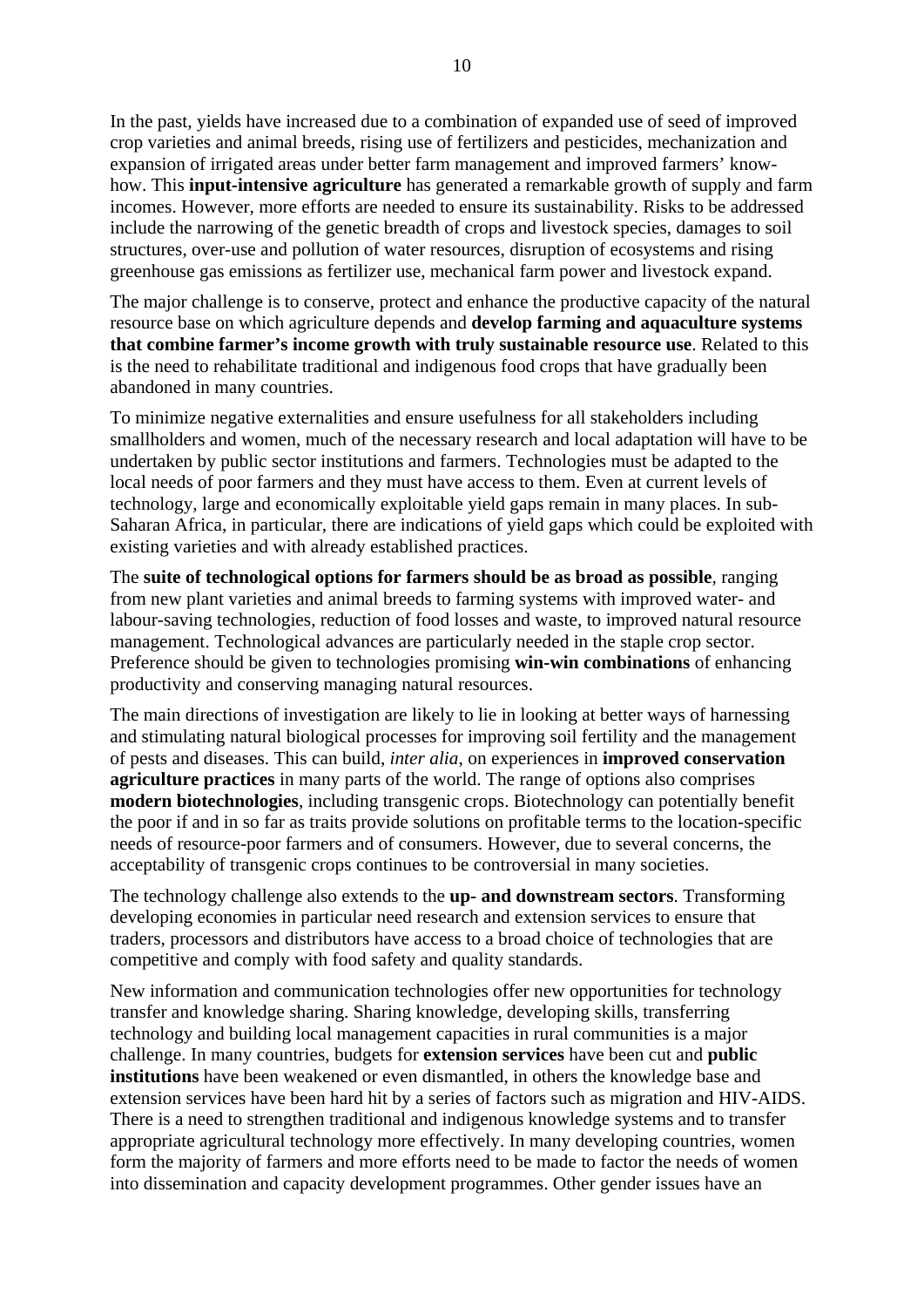impact on the agricultural sector such as the missing generation, which leaves the young and older generations to care for the agricultural production. All these groups require a wider range of approaches, including Farmer Field Schools, to cope with their livelihoods.

# **3.3 Broadening access to food**

Countries that are enjoying significant rates of economic growth are well positioned to address the underlying, structural causes of hunger and malnutrition. They are faced with the options of investing in upgrading of infrastructure and services, thereby expanding production and employment opportunities, as well the possibility of introducing measures that lead to an increasingly equitable distribution of income.

For most countries, however, in the short term, primary options for ensuring that everyone can enjoy adequate access to food is to create **targeted social protection or safety net** programmes These are usually based on assuring a level of income – through cash transfers, payment for labour on public works, or school meals – that close the gap between current food consumption levels and those needed for a healthy life. There is also likely to be a strong case for launching large-scale programmes aimed at ending micronutrient and vitamin deficiencies.

The main challenge is to verify with governments that they can afford these programmes and, once agreed, to put in place institutional arrangements that allow for accurate targeting and honest administration. Economic studies show that such programmes should not be considered as welfare but as viable investments that generate their own stream of economic benefits. This linkage that can be reinforced by the addition of conditions in cash transfer programmes, by which the help received by poor families is conditional on the observance of certain conditions related to health and education.

The **costs of Safety Nets** vary among countries, and depend on the form of assistance offered. One of the most comprehensive social programmes in Africa, Ethiopia's Productive Safety Net programme, benefits some 7 million people at a maximum cost of USD 3.50 per person per month or USD 21 for a maximum of 6 months per year. In Latin America, Brazil's Bolsa Familia cash transfer programme provides a monthly allowance of about USD 51 per family to more than 12.4 million families.

Assuming that 600 million people now suffering from hunger would be eligible for participation in social protection programmes, at an average cost of USD 40 per year, the annual cost would be about USD 24 billion. The total cost would fall progressively as people graduated from assistance, as a result of better ability to participate in the labour market.

To the extent that this additional income was spent on food, which is the case in most social protection and safety net programmes, it would be "recycled" through food markets, increasing demand for local food output. A positive externality can be reached if local small farmer production can be boosted to answer this increased demand.

The World Bank has estimated the costs of a programme to address micronutrient deficiencies in 68 countries at USD 11.8 billion per year.

### **3.4 Trade, markets and support to farmers**

The recent world food crisis of 2007-2008 provided a clear reminder that the global food and agricultural system, including agricultural trade, is highly vulnerable. The **risks and uncertainties** associated with this vulnerability necessitate, *inter alia,* a reconsideration of the factors that drive long-term agricultural trade, including a possible reform of the global agricultural trade rules.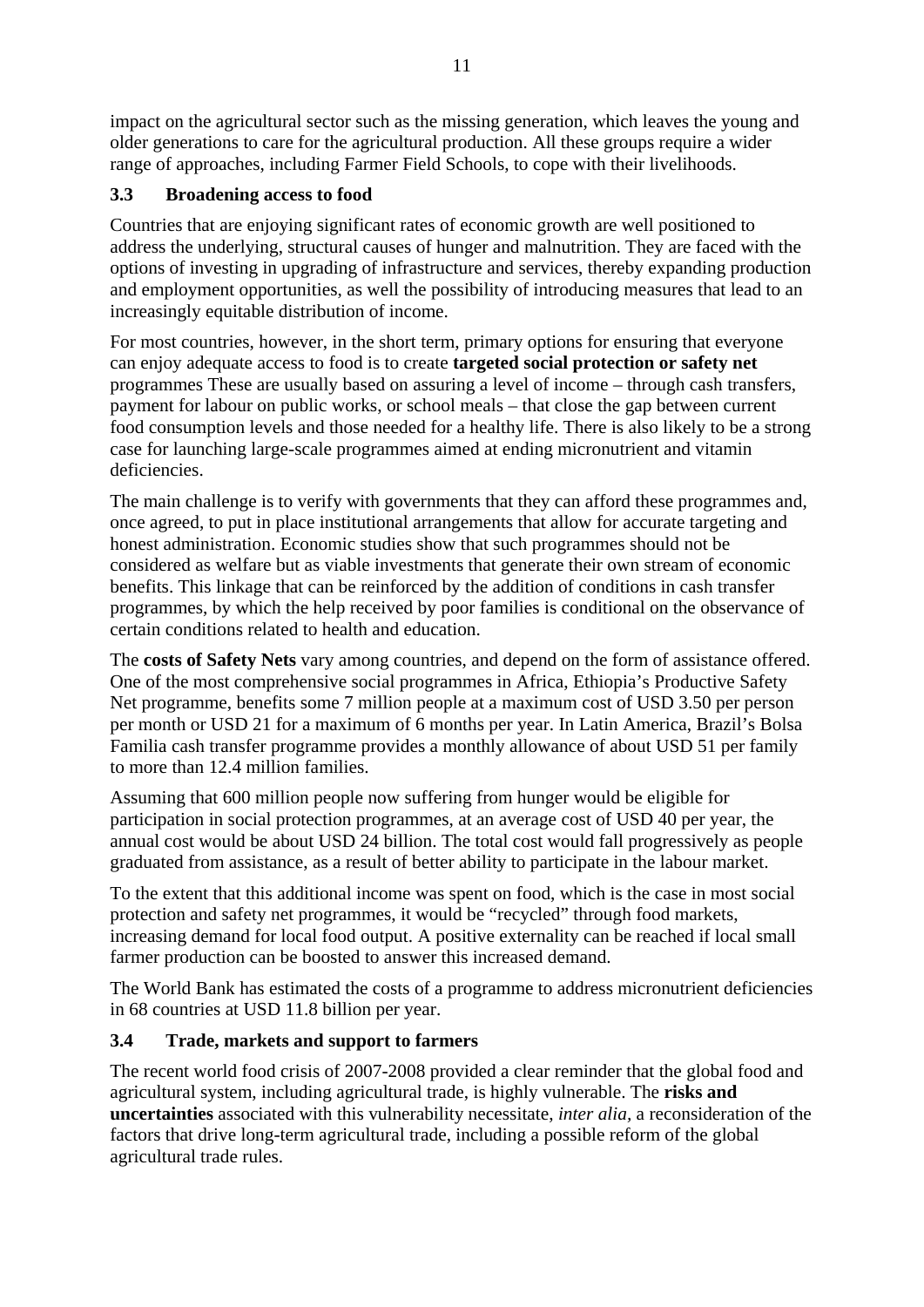A number of factors seem to have gradually created a **situation of tightly balanced supply and demand**: growing world demand, especially in developing countries, for basic food as well as high value commodities; reduction of strategic food stocks over the past decades, especially in developing countries; slowing rates of productivity growth; rising energy prices and conversion of agricultural feedstock into liquid biofuels. Under such tightening conditions, it may take just a single shock such as a crop shortfall, commodity speculation or a short-term energy price increase to create a major price spike.

The **medium to long-term outlook for agricultural commodity prices** suggests that whereas overall demand growth is expected to slow further, demand for some incomesensitive products will grow faster, in particular in developing countries. Insufficient investment in productive capacity and the persistence of supply-side constraints to productivity growth in the developing countries keep supply response elasticity low and markets tight. Another factor which may keep prices firm in the medium term is further demand growth for liquid biofuels. Experts expect that food prices may stay above pre-2006 levels, at least in the medium term.

Several factors point to the **risk of growing volatility of global food commodity markets.** These include, in addition to normal production variability, speculation on the food market with derived products, the instability of the US dollar exchange rate, widespread macroeconomic instability, unstable oil prices and inward-looking unilateral policy reactions by countries to protect their own citizens, such as export bans in times of high prices.

In recent years, direct **price-distorting policies** have been gradually removed in many countries. This trend should continue. Many developing countries have improved price incentives for agricultural producers by reducing historical policy biases against agriculture. Low-income food-deficit countries need to reduce their vulnerability to international market shocks further, and this preferably not through erection of new trade barriers but through investment in productive capacity and risk management. While overall OECD support to farming has been stable over time, the relative weight of decoupled support in the overall transfers to agriculture has been gradually increased. The aggregate trade-distortion coefficient for OECD agricultural support declined from 0.96 in 1986 to 0.74 in 2007. There is a need to move further towards a global agricultural trading system that contributes to a dependable market, focuses on eliminating trade barriers and ensures that targeted safety mechanisms are in place to shield the most vulnerable.

As price spikes could become more frequent, the needs **of low-income import-dependent countries** have to be addressed. They need access to adequate food imports in situations of extraordinary scarcity on global markets. Arrangements could include suitable risk reduction and risk coping policies and/or a dedicated food import financing facility. Policies such as export bans and prohibitive export taxes should be avoided in such situations. Further reforms should concentrate in particular on the remaining market-access restrictions on agricultural imports. Backtracking on liberalization would reduce the ability of trade to stabilize markets and generate welfare, with negative consequences for food security.

New and innovative arrangements are needed to ensure that levels of **worldwide food stocks** are adequate and that poor and import-dependent countries have access to them, especially at times of extraordinary scarcity.

Strengthened **regional economic cooperation** should help to provide buffers for local economies in times of economic insecurity and stress. Such arrangements can also enforce capacity to deal with regulation through sanitary and phyto-sanitary standards, including food safety risk management, and enhance bargaining positions when countries need to purchase food and/or agricultural inputs in the international markets.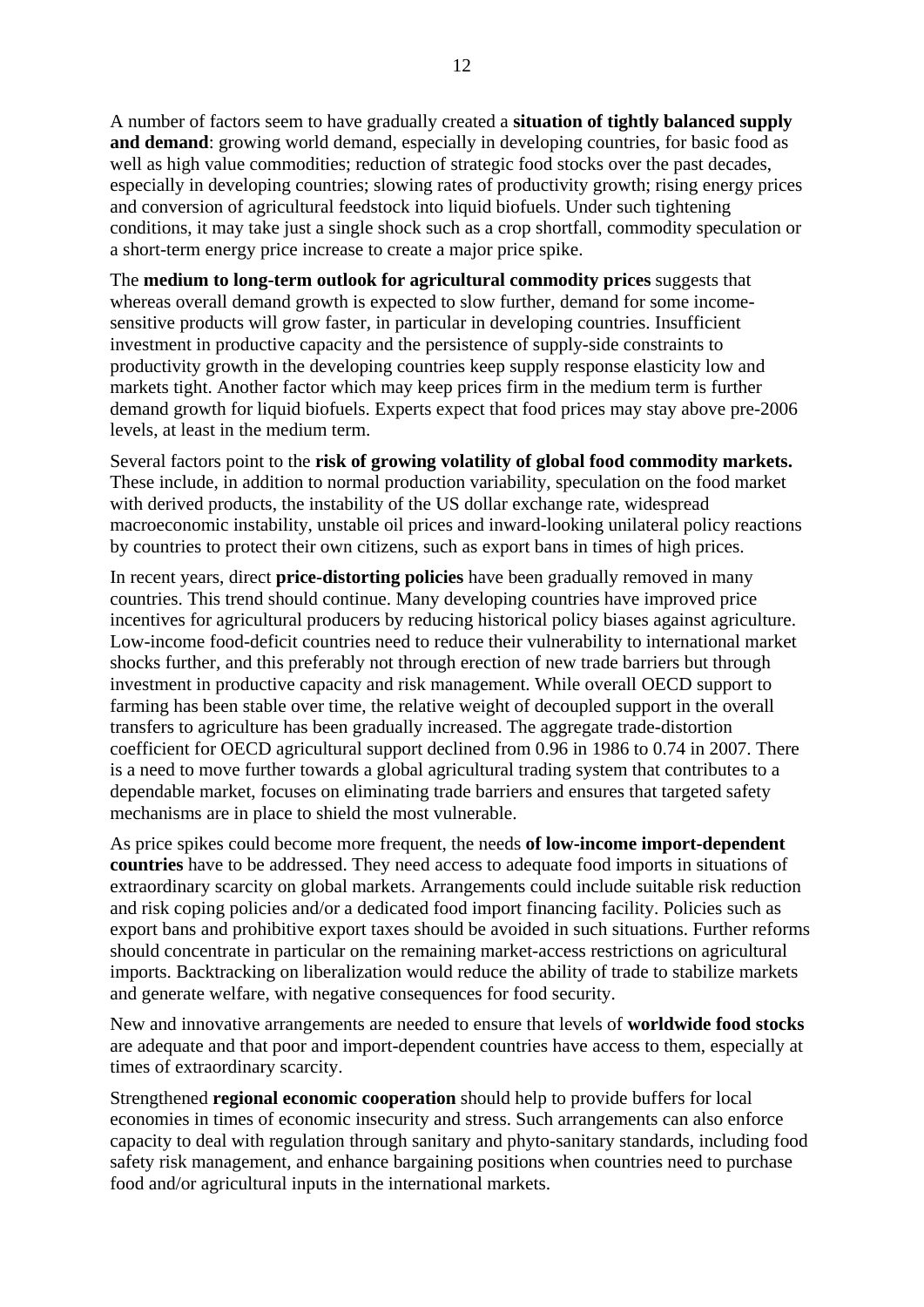At the same time, considering the prevalence of hunger among the poor rural populations of the world, the productivity gap between smallholder farmers and the export-oriented agricultural sectors, and given that the recent rise in worldwide hunger is linked to insufficient income, it is important that assistance to family farmers includes access to markets. The Brazilian Food Acquisition Programme, a component of the Zero Hunger strategy, is an example of such action that benefits not only the farmers themselves, but may help revive economically depressed rural areas.

# **4. The risks and challenges**

The ability of the global food and agricultural system to meet future demand for food, feed and fibre and to achieve food security could be severely affected by a number of risks and challenges. An increasingly worrisome challenge is climate change, affecting developing countries disproportionately. A second challenge is a rapid increase in the use of agricultural feedstock for liquid biofuels, causing additional scarcity on markets for food and feed and increased competition for factors of production including land and water.

Another issue of concern is that hunger and malnutrition may persist or even continue to rise in spite of food supplies being sufficient at aggregate levels.

# **4.1 Hunger amidst adequate overall supplies**

During the recent decade global food production has generally followed a positive growth trend, even on a per caput basis. Nevertheless, the number of chronically undernourished people has grown, not fallen. This is a clear reminder that ensuring an adequate supply of food at the aggregate level, globally or nationally, does not guarantee that all people have enough to eat and that hunger will be eradicated. The task to be confronted today and in the immediate future is to avoid the risk that the trend of hunger continues to rise.

The immediate reasons why hunger and malnutrition may persist in the midst of adequate aggregate supplies at national or global levels are well known: lack of growth of the agriculture sector, lack of income opportunities for the poor and absence of effective social safety nets. Experience of countries that have succeeded in reducing hunger and malnutrition shows that economic growth as such does not automatically ensure success: **the source of growth and how the benefits are shared** also play key roles. In this sense, economic growth is an important condition but is not sufficient in itself. However, overall, GDP growth originating in agriculture, in particular rural smallholders, is, on average, at least twice as effective in benefiting the poorest of a country's population as growth generated in nonagricultural sectors. This is because 75 percent of the poor in developing countries live in rural areas and derive significant parts of their livelihoods from agriculture. Needless to add, measures to improve employment opportunities for the other 25 percent of the poor who live in the cities are equally important.

The second reason why hunger and malnutrition, including micronutrient deficiency, may persist in spite of adequate aggregate food supplies is the fact that millions of the most deeply poor and hungry are caught in a **vicious circle of hunger and poverty**. Experience has shown that hunger is often not only the result of poverty, but also its major cause. Poverty deprives people of the means both to buy and to produce food. Hungry people cannot work to their full potential and are more susceptible to disease. Malnourished children are unable to learn effectively. Many are handicapped for life. The vicious circle perpetuates itself when the malnourished child grows and is unable to guarantee the right to food of his/her children. Thus, fighting hunger today is also necessary to guarantee food security in the future.

For these people to escape from the vicious circle requires targeted and deliberate action in the form of comprehensive social services, including food assistance, health and sanitation,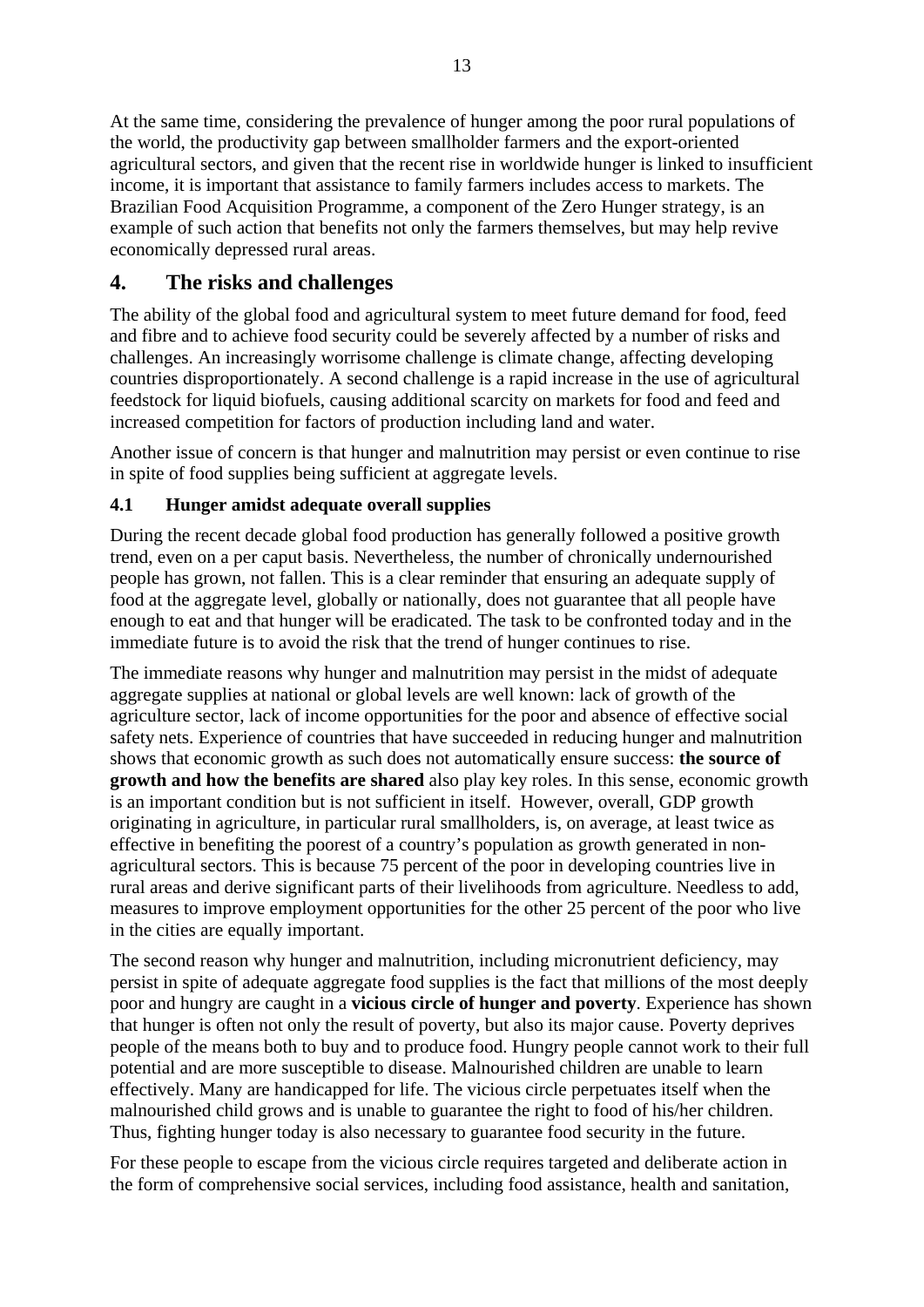education and training. A special focus on the most vulnerable, in particular women, children, and the elderly, is warranted.

There is a pressing need to find ways to ensure access to food for the world's one billion hungry today. Countries are advised to engage in **twin-track food security strategies** that aim to invest in productivity and employment enhancing growth, focusing in particular on the smallholder, women and the poor (track 1), and establish effective social safety nets and social protection programmes for the needy who cannot immediately help themselves (track 2). These two tracks can be mutually reinforcing as safety nets that translate un-met food needs into demand that can stimulate growth in agriculture, and as social protection programmes that can be directed towards the improvement of rural infrastructure and the provision of environmental services through targeted labour-intensive employment programmes.

The basic task is thus to give proper priority to short-term and long-term hunger eradication and to turn agricultural production growth into broadened access to food.

### **4.2 Climate change**

Climate change will **affect agriculture, forestry, fisheries and aquaculture** through higher temperatures, elevated carbon dioxide  $(CO<sub>2</sub>)$  concentration, precipitation changes, lower water availability and increased weeds, pests and disease pressure. Global mean surface temperature is projected to rise in a range from 1.8°C to 4.0°C by 2100. Such changes will have more or less severe impacts on all components of food security – production and availability, stability of food supplies, access to food and food utilization (safety).

At the current state of knowledge and in view of the wide consensus among scientists that climate change is already ongoing, climate change is more than a risk. It is a **priority to take effective action** both to mitigate its effects and to adapt to its consequences.

The impact of climate change on crop and fish production is projected to be **geographically very unevenly distributed**. Although the developing countries and, particularly, Small Island Developing States (SIDS), contribute less to climate change, they are expected to suffer the greatest damage through declining yields and greater frequency of droughts and floods. It has been estimated that the negative impact on African agricultural output up to the 2080-2100 period could be between 15 and 30 percent, whereas in the Northern hemisphere higher temperatures will allow an expansion of areas potentially suitable for cropping, longer growing periods and higher crop yields. Thus, while the aggregate effect of climate change on global production may initially be rather small, especially for cereals, it is likely to have an immediate and severe impact on food security on the Southern hemisphere, where food supply could be significantly below current, already insufficient, levels. In addition, the effect of increased demand for irrigation water could be enormous.

All current quantitative assessments show that **climate change will adversely affect food security.** On average, food prices are expected to rise due to climate change. The dependence of developing countries on food imports will increase. However, success in assuring food security in rural communities will greatly enhance their resilience to shocks induced by climate change. Vulnerable low-income countries need special assistance in improving disaster preparedness and resilience against disaster risk caused by extreme weather events

While agriculture currently contributes about 13.5 percent to greenhouse gas emissions (6.8) Gt of  $CO<sub>2</sub>$ ), it has an important mitigation role by storing carbon. It has the potential to mitigate between 5.5 and 6 Gt of  $CO<sub>2</sub>$  per year by 2030, mainly through soil carbon sequestration. Additionally, several agriculture-based mitigation options can generate significant co-benefits for both food security and climate change adaptation. More energy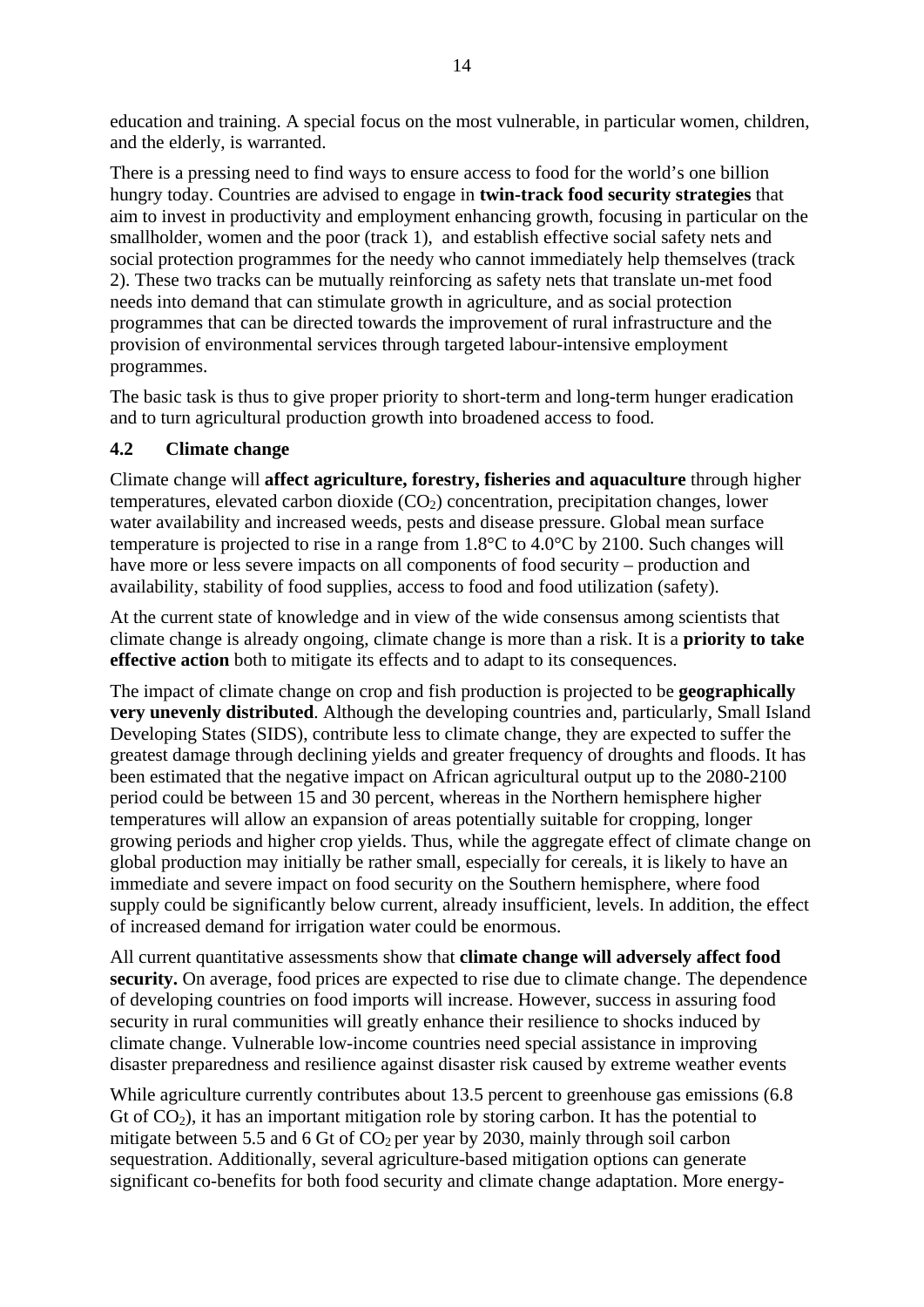efficient fishing methods and reduction of overcapacity in the fishery sector can also contribute to the mitigation options. There is scope for **synergies of adaptation and mitigation in agriculture** through conservation agriculture, rehabilitation of degraded pastures and sustainable livestock production, forest conservation, agro-forestry for food or energy, land restoration, recovery of biogas and waste, responsible fisheries and aquaculture and, in general, a wide set of strategies that promote the conservation of soil and water resources by improving their quality, availability and efficiency of use. Vulnerable lowincome countries need special assistance in improving disaster preparedness and resilience against disaster risk caused by extreme weather events.

Developing countries can generate multiple benefits through broader involvement in carbon markets. Particular efforts should be made to include agriculture in the forthcoming **Copenhagen agreement on climate change.** Carbon offsets in developed countries could be used to promote carbon emission reduction but at the same time to enhance productivity and production through agricultural technologies and investments in developing countries.

### **4.3 Bioenergy**

An estimated 2-3 billion people rely on unsustainable biomass-based energy resources and 1.6 billion people, mostly rural poor, lack access to sustainable energy services. This situation entrenches mass poverty and food insecurity. National policies and programmes aimed at providing broader access to energy services for the rural poor will significantly contribute to sustainable development and achievement of the Millennium Development Goals. This can be supported through the design and implementation of livelihood-oriented gender sensitive small-scale bioenergy schemes.

Bioenergy development also brings new investment into the agricultural sector, which can provide market and employment opportunities for the 2.5 billion people dependent upon agriculture, which includes most of the 900 million rural poor. Bioenergy growth, if managed appropriately, can also contribute to improving infrastructure and market access in rural areas.

Liquid biofuel production based on agricultural commodities **increased more than threefold**  from 2000 to 2008. In some countries, various policy measures promoting the rush to liquid biofuels, such as mandated blending of liquid biofuels with fossil fuels and subsidies, as well as tax incentives and import restrictions, have driven this development. The rapid rise of crude oil prices in the years up to 2008 has created an additional incentive. The drastic increases in prices of key food commodities such as maize, wheat, rice and soybeans in 2007/2008 mirrored the increase in prices of energy products and confirmed that energy and agricultural markets have become more closely linked.

A further rise in the production of liquid biofuels, particularly from food commodities, could create a real **risk for food security**, if not appropriately addressed. Already in 2007/2008 the total usage of coarse grains for the production of ethanol amounted to 110 million tonnes, out of a total utilization of 1120 million tonnes, hence a significant share of roughly 10 percent. According to OECD-FAO projections, global liquid biofuel production may roughly double to reach 192 billion litres in 2018, depending *inter alia* on the future price of crude oils and on support policies in major countries. Accordingly, the demand for agricultural feedstocks (sugar, maize, oilseeds) for liquid biofuels may continue to grow, putting upward pressure on food prices - and this in spite of the emerging concern that, on balance, some types of liquid biofuel may not result in significant reductions of greenhouse gas emissions. A recent IFPRI study estimates that continued rapid expansion of biofuel production up to 2050 could lead to the numbers of undernourished pre-school children in Africa and South Asia being respectively 3 million and 1.7 million higher than would have been otherwise the case.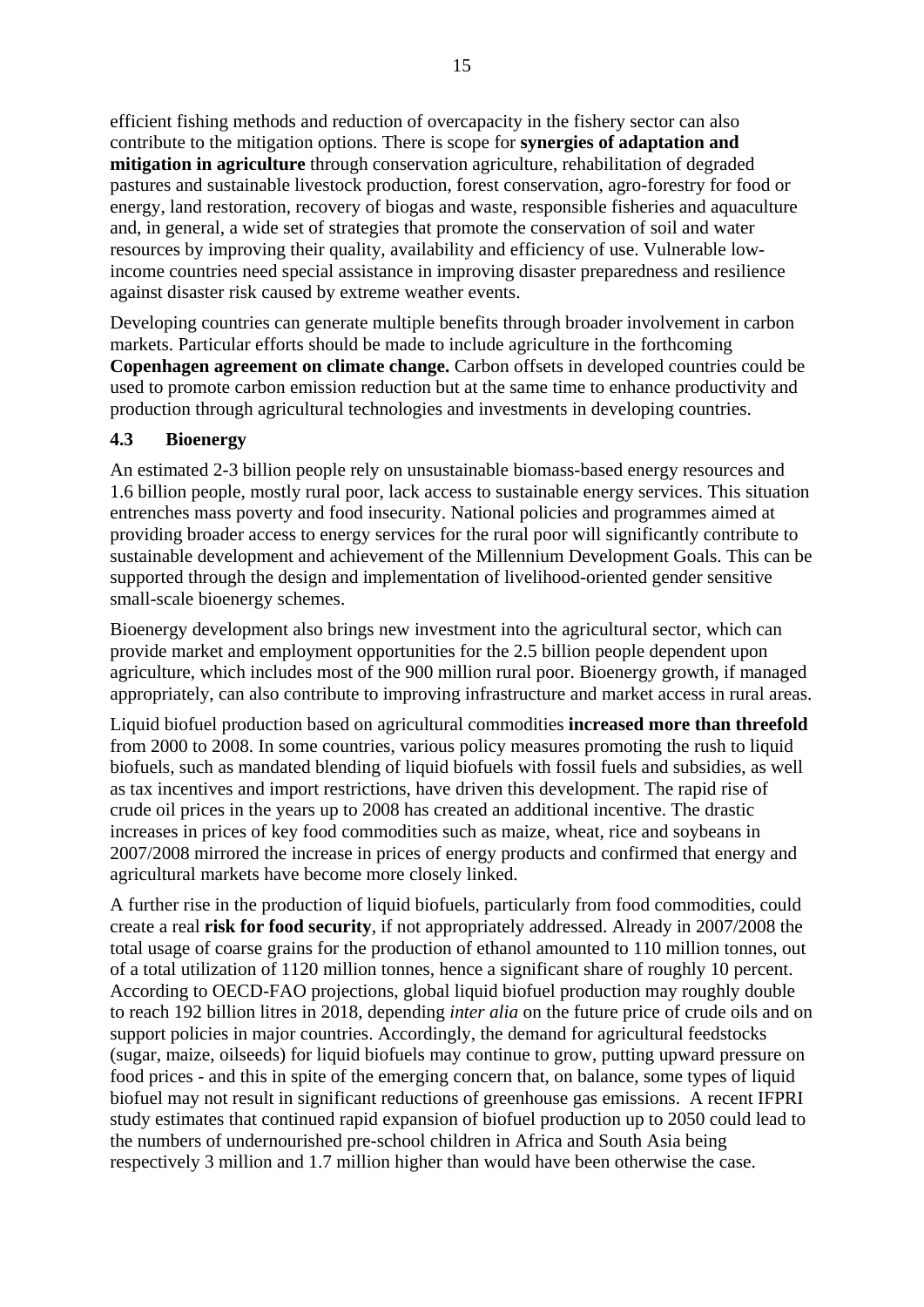Therefore, efforts need to be made to **reduce the competition between food and fuel for scarce resources**. Such efforts could include acceleration of progress towards non-food based second generation liquid biofuels, more integrated food-energy systems and reconsideration of current support policies such as subsidies and mandated blending. As it is recognized that non-food biomass feedstocks for liquid biofuels will still compete with food for limited resources, more efforts should also be made to develop alternative types of renewable energy and to promote energy-use efficiency both at household and at industry levels. In summary, future biofuel development should pay due consideration to the need to achieve and maintain global food security.

Trade impediments notwithstanding, the demand for biofuels can also be an **opportunity** for countries with adequate infrastructure and abundant land and climate resources, for example, in Latin America, South-East Asia and sub-Saharan Africa. If those opportunities are made accessible to poor smallholders through appropriate infrastructure investments, higher demand for biofuels could contribute to agricultural and rural development and food security.

# **5. Mobilizing political will and building institutions**

The World Food Summit (WFS) in 1996 raised awareness of the enormous dimensions of hunger and malnutrition in the world. It also provided a useful framework for action. In the meantime, various countries have demonstrated political will by taking successful action to reduce the prevalence of hunger and malnutrition. However, **the stagnating or even rising global number of hungry and malnourished people in the world** is evidence that other countries either did not succeed although efforts were made, or did not even seek to take the required action.

Food security is central to poverty reduction, good health, better education, social inclusion, sustainable development, peace and security. At a time when there is enough food in the world for all, the existence of hunger and malnutrition is not only ethically unacceptable but also economically costly. Where it results from negligence or ignorance by responsible policy-makers, it is also a **violation of people's basic human right to adequate food** and to a life in good health and dignity.

The time has come to start a major new campaign to **mobilize political will** by urging all responsible actors to address the root and multifaceted causes of food insecurity, and translating the political will into concrete action, guaranteeing the resources necessary to promote food security and invest in agriculture. Such mobilization could be sought at different levels, including national dialogues on food security and global governance of food security.

**National dialogues on food security** should be held in countries concerned with hunger and malnutrition, involving governments and a broad representation of civil society and, as appropriate, international development partners and other relevant stakeholders. The aim would be to clarify the significant political, social and economic gains to be obtained from reduction of hunger and malnutrition. The aim would also be to draw the attention of governments to their obligations under the UN Charter to respect, protect and fulfil human rights, including the right to food. Such national dialogues should ensure that the resulting policy agenda for food security reflects national and local conditions, is adequately funded from national and complementary international sources and contains the most appropriate instruments. An adequate mix of measures is important, on the one hand to expand future income earning opportunities and productive capacity, in particular for lower income groups, and on the other hand to provide the neediest and most vulnerable with immediate access to adequate social services, in particular food and health.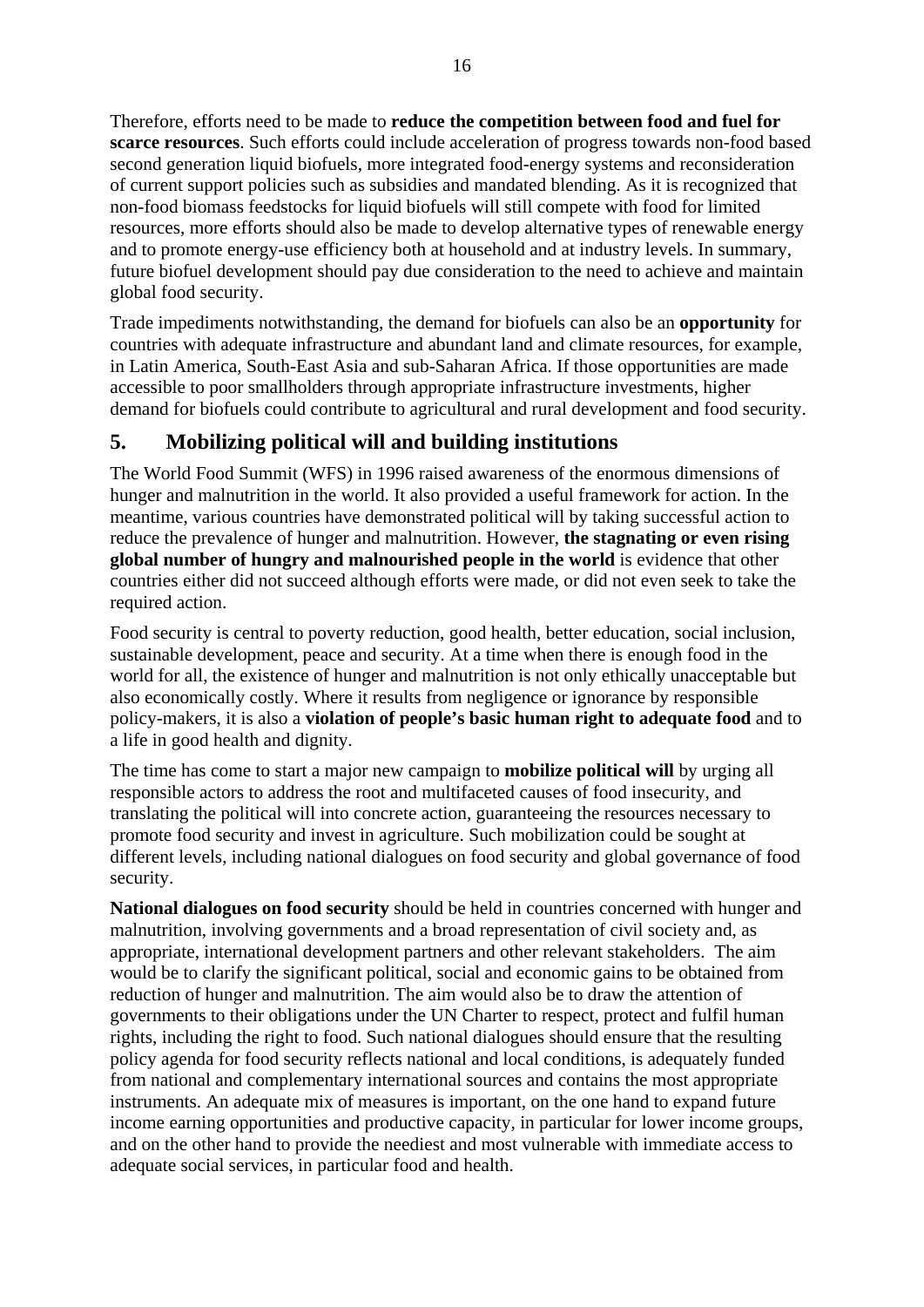An important step in a global campaign for political will is **raising popular awareness and understanding throughout the world** about the problems of hunger and malnutrition and the realistic solutions. Such awareness is necessary to enable societies and concerned actors to express their support for serious policy action. Unless governments feel such broad support, they may continue to be hesitant about committing themselves to the required major policy reforms and changes in budget allocations, in view of the resistance by those who would benefit from continuation of business-as-usual.

Two preconditions for an effective and sustainable mobilization of political will are important: first, the national dialogues must take place within a broad-based **country-led process** resulting in a concrete business plan for national food security, involving national stakeholders and development partners in the preparation and based on principles of good governance, human rights and economic efficiency; second, a mechanism must be established that ensures **accountability** of the government and its national and international partners for implementation and follow-up of the plan. To confirm their willingness to be held accountable for concrete action in pursuit of a stated goal of hunger reduction, governments could be invited to express their commitment through some form of official declaration to be registered in an appropriate manner. Such a registry of commitments would also be in the interest of transparency for all national and international partners.

**Global governance of food security** needs to be made more coherent and effective. The persistence of massive hunger and malnutrition in the world signals weaknesses in the current systems and a need for reform and improvement. Renewed political attention has been given to world food security and its governance with the intention to address both the effects of crises, but more importantly, the long-term, structural factors that contribute to hunger, food insecurity and malnutrition. There is an urgent need for action towards establishing a Global Partnership for Agriculture, Food Security and Nutrition that has been called for at recent high level fora, including G8 and G20 Summits and FAO governing bodies' meetings, to improve coordination and coherence in international strategies, policies and actions that have an impact on world food security. This includes in particular the ongoing reform process of the Committee on World Food Security (CFS) as the central component of the evolving Global Partnership. The CFS was created in 1974 following the World Food Conference to serve as the inter-governmental body within the UN system to review and follow-up polices and programmes concerning world food security, and was tasked in 1996 by the World Food Summit with the responsibility to monitor the implementation of the WFS Plan of Action. As an intergovernmental body, the CFS is universal in composition. It is open to all Member Nations of FAO and Member States of the United Nations and to representatives of other international organizations, NGOs, civil society and the private sector.

The most recent and promising initiative to strengthen coordination and partnerships to combat hunger and food and nutrition insecurity is the reform CFS. The reform package, which was approved by CFS members on 17 October 2009, aims to make CFS *"... a central component of the evolving Global Partnership for Agriculture, Food Security and Nutrition [that will constitute] the foremost inclusive international and intergovernmental platform for a broad range of committed stakeholders to work together in a coordinated manner and in support of country-led processes towards the elimination of hunger and ensuring food security and nutrition for all human beings."*

To achieve food security, **good governance at national levels** is also essential**.** This extends to providing essential public goods, including political stability, rule of law, respect for human rights, control of corruption and government effectiveness. Realization of the right to food can add value to an effective food-security strategy by ensuring transparent policy